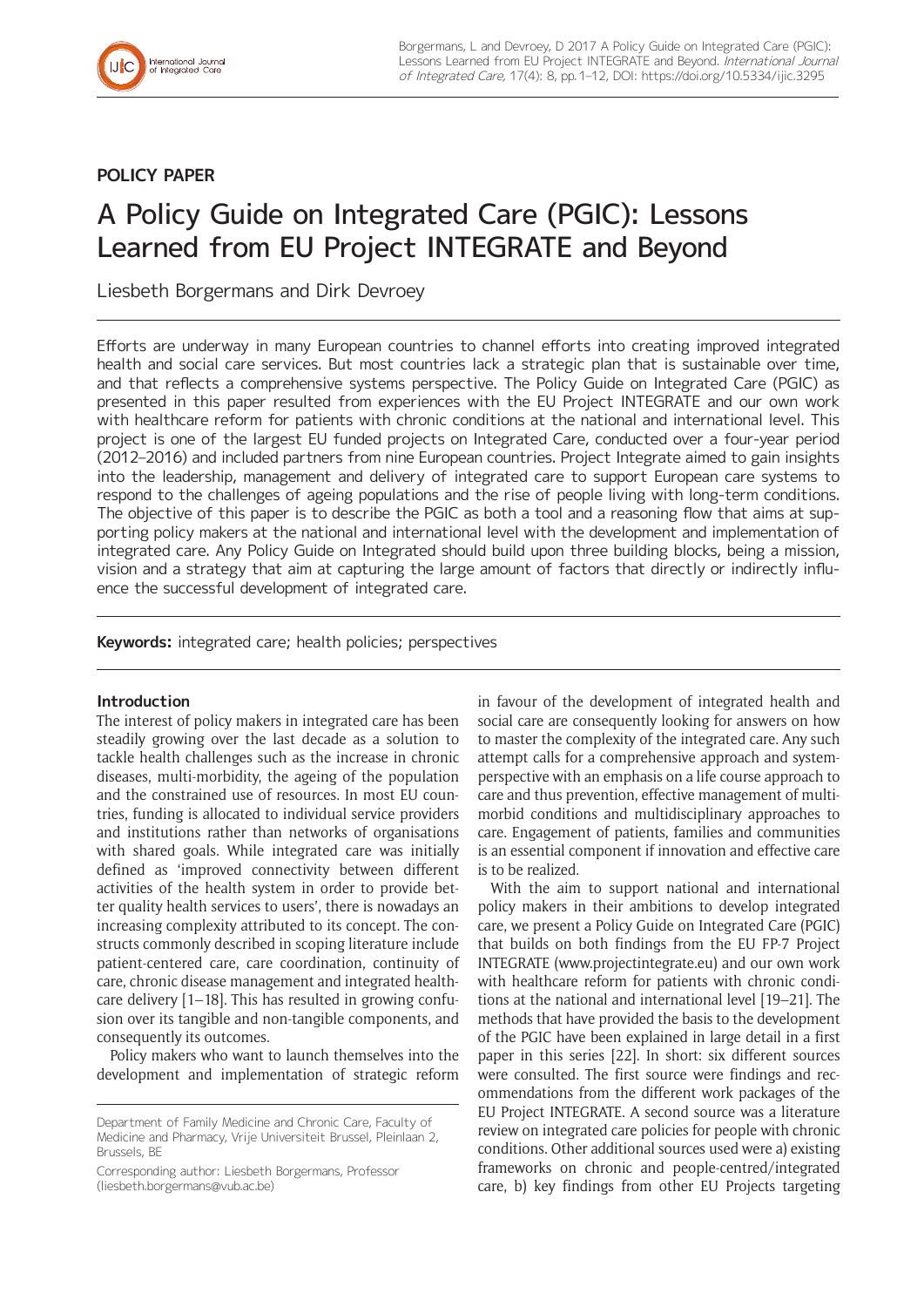chronic illnesses/integrated care and c) a selected set of 'best practices' on integrated care from different countries and d) our own experiences with research and policy making in integrated care at the national and international level.

The starting point to the development of the PGIC is what patients with chronic conditions expect from any provider in the health care system, and what we think can be summarized as 'compassionate and competent care'. Compassionate and competent care is essentially integrated, people-centered and values a bio-psychosocial approach to care emphasizing the importance of equity, and high-quality interventions across the life course and the entire health continuum and aims at better health outcomes, care experiences, and with a more efficient use of resources. The ultimate goal of the PGIC is to enable compassionate and competent care delivery. The PGIC builds upon three straightforward building blocks, being a mission, vision and a strategy that aim at capturing the large amount of factors that directly or indirectly influence the successful development of integrated care. Each of these building blocks and their respective components will be further outlined below.

## **The Policy Guide on Integrated Care (PGIC) PGIC Building block 1: The mission**

The Triple Aim framework serves as the foundation for organizations and communities to successfully navigate the transition from a focus on health care to optimizing health for individuals and populations [23]. This framework put forward the simultaneous pursuit of three aims: improving the experience of care, improving the health of populations, and reducing per capita costs of health care. No single actor alone has the capability to successfully pursue improving the health of a population since the Triple Aim explicitly requires health care organizations, public health departments, social service entities, school systems and employers to cooperate [24]. Fostering this cooperation requires an integrator that accepts responsibility for achieving the Triple Aim for the population [24]. Policy makers can act as integrators by making the right investments and creating a cogent set of high-level measures to monitor progress. The three dimensions of the Triple Aim, taken together, provide a useful framework for measuring value in health care. Value can be conceptualized as the optimization of the Triple Aim, recognizing that different stakeholders may give different weights to the three dimensions.

#### **PGIC Building block 2: The vision**

When policy makers develop a vision on integrated care, three different components are considered important. *First*, they should profoundly understand the context for change. *Second*, they must understand the core principles that underpin integrated care. *Third*, they must understand the problems and societal challenges that can be addressed with integrated care.

Part 1 of the vision: Understanding the context for change A first part of the vision includes the understanding of the context for change that involves patients (people) and their families, the health workforce, health managers, insurers and policy makers.

#### Change for people

The quality of care individuals of every generation seek is increasing. Widespread access to digital information due to new technology and greater personal expenditure on healthcare have both raised people's expectations [25]. Shaping policy to foster integrated care will essentially start with a better understanding of the diverse needs of people with chronic conditions. Health needs should be the starting point of any transformation [26]. A growing number of people want more options and information about the care they receive, more input into decisions about their care and higher standards of treatment [25, 27]. People don't want to be medicalised either, and they want to be treated humanely—to be respected as individuals and dealt with equitably and compassionately [28]. People want having a comprehensive assessment with less redundancy, support for transitions into and out of the hospital as well as greater attention to mental health over the course of their disease process. On the staffing side, quicker response times, ongoing patient–provider communication and consistency between providers and across care units are considered important [29]. All the aforementioned elements drive the need for change from the patient, family and citizen perspective.

But we may not forget that what many people want is just the obvious – delivering what is needed and promised in a joined up and reliable fashion. In this sense, health care providers cannot blame the client for 'being more demanding' in a reluctance to move away from the 'object of care' mentality.

#### Change for the health workforce

Professional caregivers who deal with complex and multiple health problems in their patients can no longer rely on traditional approaches to care which focuses on individual diseases. Integrated care requires a return to core Hippocratic principles [30]. New paradigms of care delivery are needed with the shift to population health management and proactive care to be essential. But current guidelines are not designed to consider the cumulative impact of treatment recommendations on people with several conditions, nor to allow comparison of relative benefits or risks [31]. In people with multimorbidity current guideline recommendations rapidly cumulate to drive polypharmacy, without providing guidance on how best to prioritise recommendations for individuals in whom treatment burden will sometimes be overwhelming. But multimorbidity alone cannot explain the complexity of care needs and further stratification of the general population based on care needs is necessary for allocating resources and developing personalized, and patient-centered care plans [32]. The notions of self-care, co-ownership of therapeutic options, discussing planned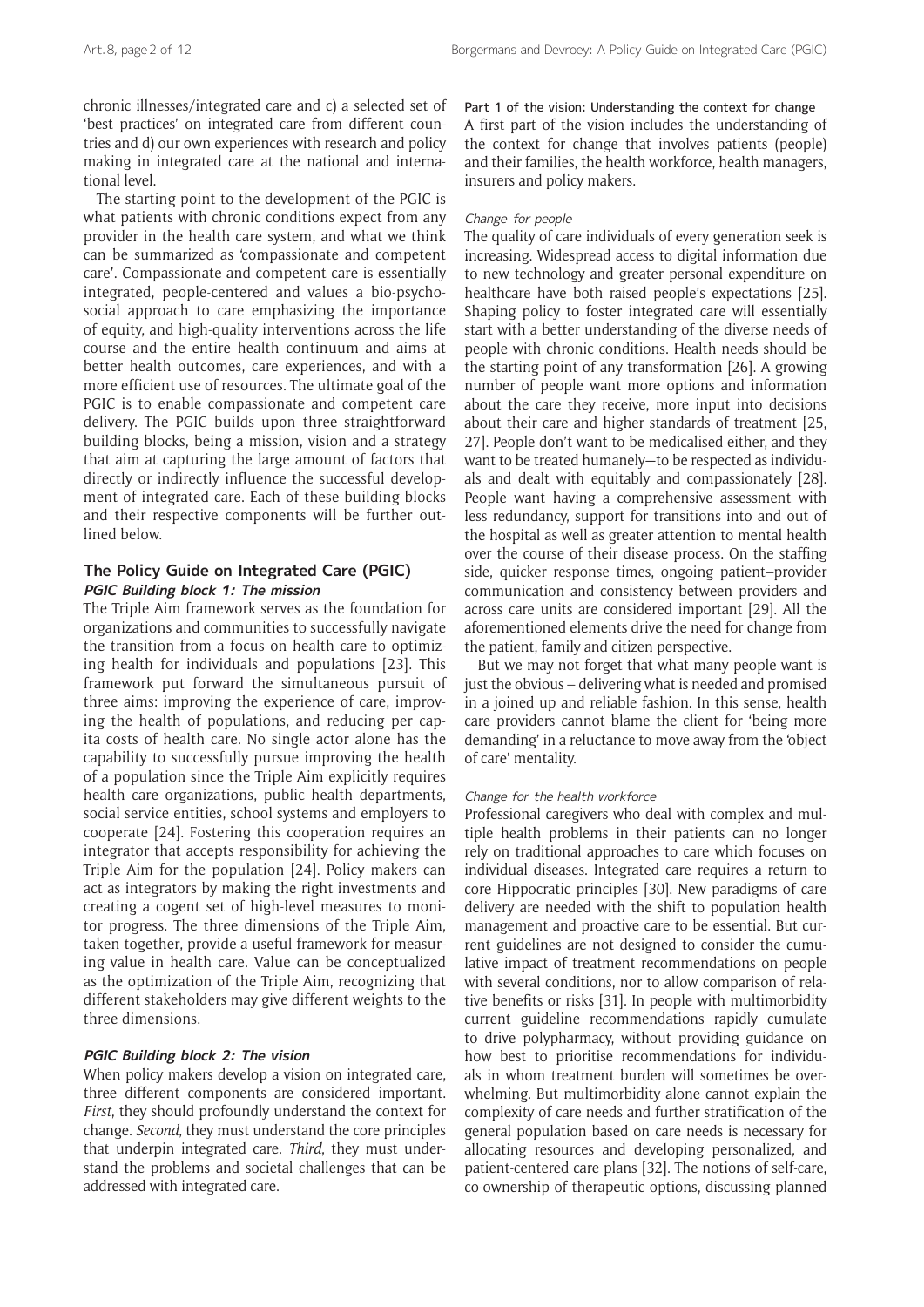outcomes and informed expression of choice will require re-thinking of the professional identity of involved health care professionals. In addition, eHealth and mHealth solutions will become increasingly important for improving participatory continuity of care.

#### Change for health managers

Health managers that have succeeded in fostering integrated care have gone beyond mainstream frameworks for quality improvement based on clinical measurement and audit and have adopted a strategic organizational approach to patient focus [33]. Delivering individualised, integrated care entails dissolving 'the classic divide between primary care and secondary care, between physical and mental health, between health and social care, between prevention and treatment' and between private and public institutions. In the future, new paradigms of data custodianship will be needed in a complex multi-provider setting. The construct, legal mandate, resourcing, governance and audit need careful consideration, in order to ensure trust by all parties, as well as efficiency and reliability [34].

#### Change for insurers

Hospital payment models still largely make use of feefor-service or case payments (e.g. diagnostic related groups) promoting volume with little consideration for quality of care. Primary and social care funding is often very distinct and differently sourced from that for hospital care despite the fact that these services support the same people and have key inter-dependencies [34]. Most existing payment models are creating barriers to innovation by rewarding volume, not value for the money spent. Moreover, insurers promote health services contractual arrangements with single providers perpetuating the "silo effect" and enhancing fragmentation of care, inhibiting the creation of innovative care delivery models that will likely find new ways of integrate care [35]. There are also perversities of some contracting regimens, which contract bundles of supportive care based on short-term (e.g. annual) cycles, jeopardizing care continuity, patient choice and patient-centered quality outcomes.

#### Change for policy makers

The current way of caring for people with chronic conditions is economically unsustainable because in most EU countries it is based on a costly, hospital-centred health system. In many countries, the workforce available to provide health and care services is static or diminishing, due to cost constraints on levels of professional staff and to limited numbers available to undertake lower-paid caring tasks [34]. Nowadays the 'medical model' is still the model for which virtually all of the resources are used. i.e., physicians, hospitals, nursing homes. In such model, interventions can quickly lose their connection with population health, and the wider determinants of health are often neglected [36]. Using the social determinants of health model (which is a more recent force), it is important to understand how education, wealth, and similar characteristics affect the health status of individuals and communities. To this complex scene must now be added revolutions in information and mobile technology and the unprecedented growth of research and applications in the area of nanoscience and nanotechnology. Other anticipated innovations in medicine relate to drug delivery, diagnostics, cell therapy and production of biocompatible materials.

#### Part 2 of the vision: Core principles that underpin integrated care

A second part of the vision is knowledge that policy must possess on the core principles that underpin integrated care. Effective health and care delivery must by definition focus on the individual, which means that 'patientcenteredness' is a core principle that underpins integrated care. Other important principles are: e.g. 'led-by whole systems thinking', 'comprehensive', 'evidence-informed', 'co-produced', 'collaborative', 'empowering', 'engaging', 'respectful', 'endowed with rights and responsibilities', 'governed through shared accountability', 'goal-oriented', 'safe', 'effective', 'efficient', 'timely', 'sustainable' and 'equitable' [7]. All these principles are drivers of excellent experience of care.

#### Part 3 of the vision: Understanding what problems can be addressed with integrated care

A third part of the vision is that policy makers must understand what problems can be addressed with integrated care, applying different perspectives. An overview of problems in care delivery for people with chronic conditions that can be addressed with integrated care is provided in **Table 1**.

#### **PGIC Building block 3: The strategy**

A strategy on integrated care essentially includes a range of measures that can be implemented at the local health economy level, but with appropriate support and inclusion of directives developed at the national and international level. Policy makers should opt for a comprehensive and life course approach that is grounded in the right to health for every individual [37].

#### Entry points to integrated care strategies

Numerous entry points can be identified to the development of a strategy on integrated care for people with chronic conditions. Policy makers have the freedom to choose from the different entry points as presented in this paper, meaning there is no preferred chronological order. Any regulatory framework created by policy makers should allow for creativity and self-organisation from the bottom-up rather than prescribing a detailed blue print policy [38]. Policy makers can opt for both top-down and bottom-up strategies with integrative potential. Central to any strategy is the idea of value chains. What is crucial in these "chains" ideas is that each link in the chain adds up some value to the previous one.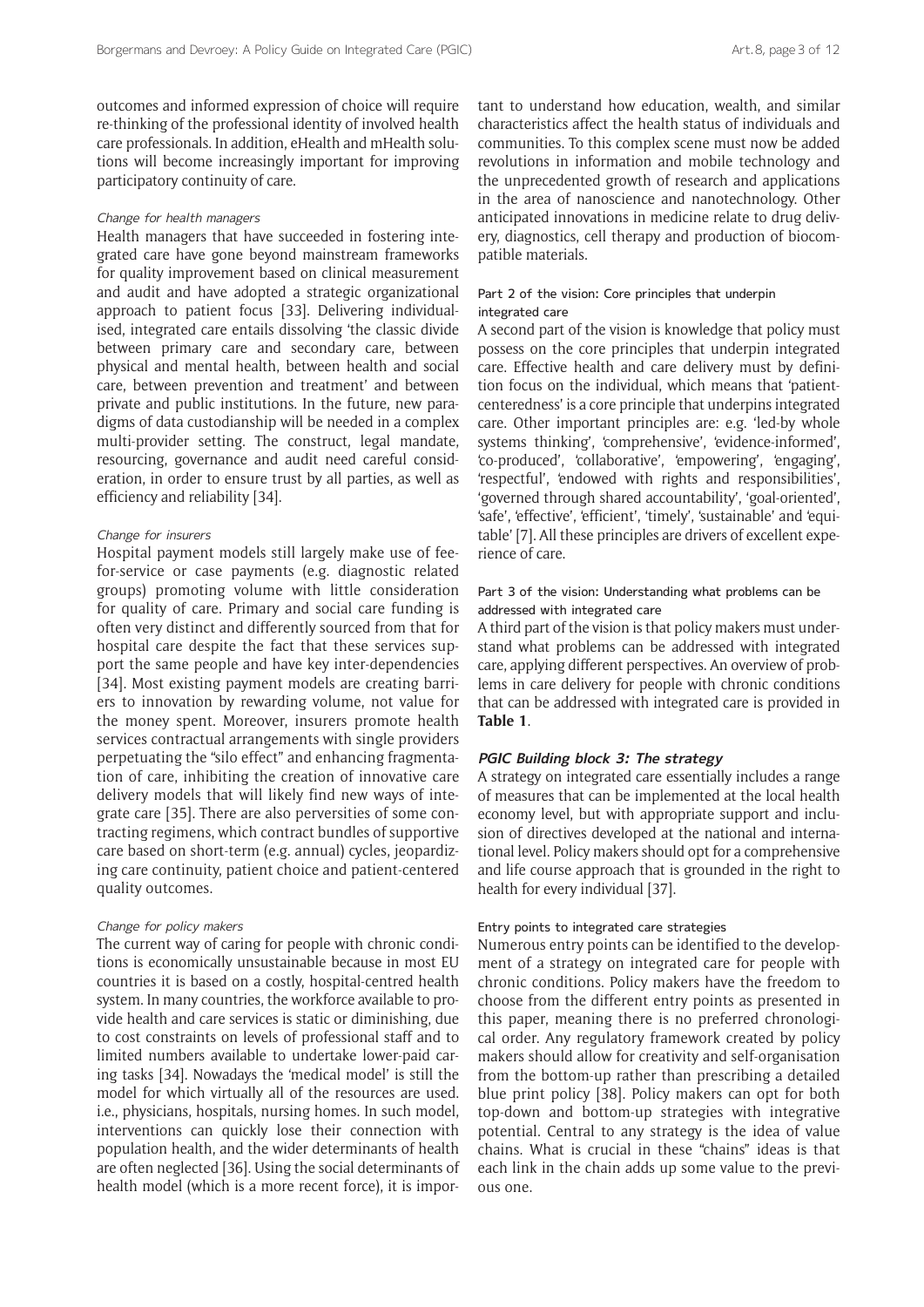**Table 1:** Overview of issues in chronic care delivery that can be addressed by integrated approaches to care organization and/or financing.

| <b>Perspectives</b>        | Issues in chronic care delivery that can be addressed by integrated approaches to care<br>organization and/or financing |
|----------------------------|-------------------------------------------------------------------------------------------------------------------------|
| Patient/carers perspective | · Services difficult to navigate, disempowering, burdensome                                                             |
|                            | · Poor geographical access to care                                                                                      |
|                            | · Poor patient-doctor communication                                                                                     |
|                            | · Poor co-production (of services)                                                                                      |
|                            | · Poor health literacy (knowledge on health & insufficient competencies on self-management)                             |
|                            | · Poor peer support and the number of peer support programmes                                                           |
|                            | · Poor patient education                                                                                                |
|                            | · Insufficient compliance                                                                                               |
|                            | · Insufficient use of information technologies                                                                          |
|                            | · Insufficient patient-reported outcome measures                                                                        |
|                            | · Insufficient support of carers                                                                                        |
| Provider perspective       | · Lack of centrality of client needs                                                                                    |
|                            | · Disease-focused approaches                                                                                            |
|                            | · Episodic medical orientation                                                                                          |
|                            | · Wrong/inadequate services at the wrong time                                                                           |
|                            | · Fragmented chains of command                                                                                          |
|                            | · Duplicated supervision                                                                                                |
|                            | · Lack of bio-psycho-social integration of care at the individual level                                                 |
|                            | · Lack on integration between health and social care                                                                    |
|                            | · Lack of co-ordination                                                                                                 |
|                            | · Medication errors                                                                                                     |
|                            | · Physician patient communication failure                                                                               |
|                            | · Poor doctor-patient communication                                                                                     |
|                            | · Burnout in providers                                                                                                  |
| Health care manager        | · Avoidable hospitalisation                                                                                             |
| and insurer perspective    | · Insufficient integration within primary care                                                                          |
|                            | · Insufficient integration between primary care and hospital care                                                       |
|                            | · Insufficient integration between primary care and long-term care/palliative care                                      |
|                            | · Insufficient integration between medical and mental care                                                              |
|                            | · Insufficient integration between health and social care                                                               |
|                            | · Insufficient focus on prevention                                                                                      |
|                            | · Fragmented and inadequate funding mechanisms                                                                          |
|                            | · Inadequate payment and rewarding systems                                                                              |
| Policy maker perspective   | · Inadequate life-course approaches to care                                                                             |
|                            | · Inadequate Health in All Policies approaches                                                                          |
|                            | · Inadequate payment and rewarding systems                                                                              |
|                            | · No agreement on quality measures for integrated care                                                                  |
|                            | · Inadequate Information system systems                                                                                 |
|                            | · Multiple transaction costs                                                                                            |

Strategy Entry Point 1: Regulatory frameworks for collaborative entities and teams

A first potential entry point is the implementation of regulatory frameworks for collaborative entities and teams (coupled with financial incentives and/or changes in payment systems). The objectives of such regulatory frameworks are: improved 1. care co-ordination, 2. integration of medical and social/mental/community care, 3. inter-professional and inter-organisational governance, 4. relationship continuity with health professionals, 5. use of evidence-based medicine and 6. continuous discharge planning.

Collaborative entities and teams range from diseasebased collaborative structures over Accountable Care Organizations (ACOs). Policy makers can opt for one overarching regulatory framework that applies to all types of collaborative entities and teams, or opt for more specific frameworks in support of different types of collaborative initiatives. It is key to any regulatory framework for collaborative entities and teams to include: a set of disease and non-disease specific integrated care indicators. No established set of indicators for measuring integrated care is currently available, and indicators used can be disease and/or non-disease specific. Overall, there is a strong need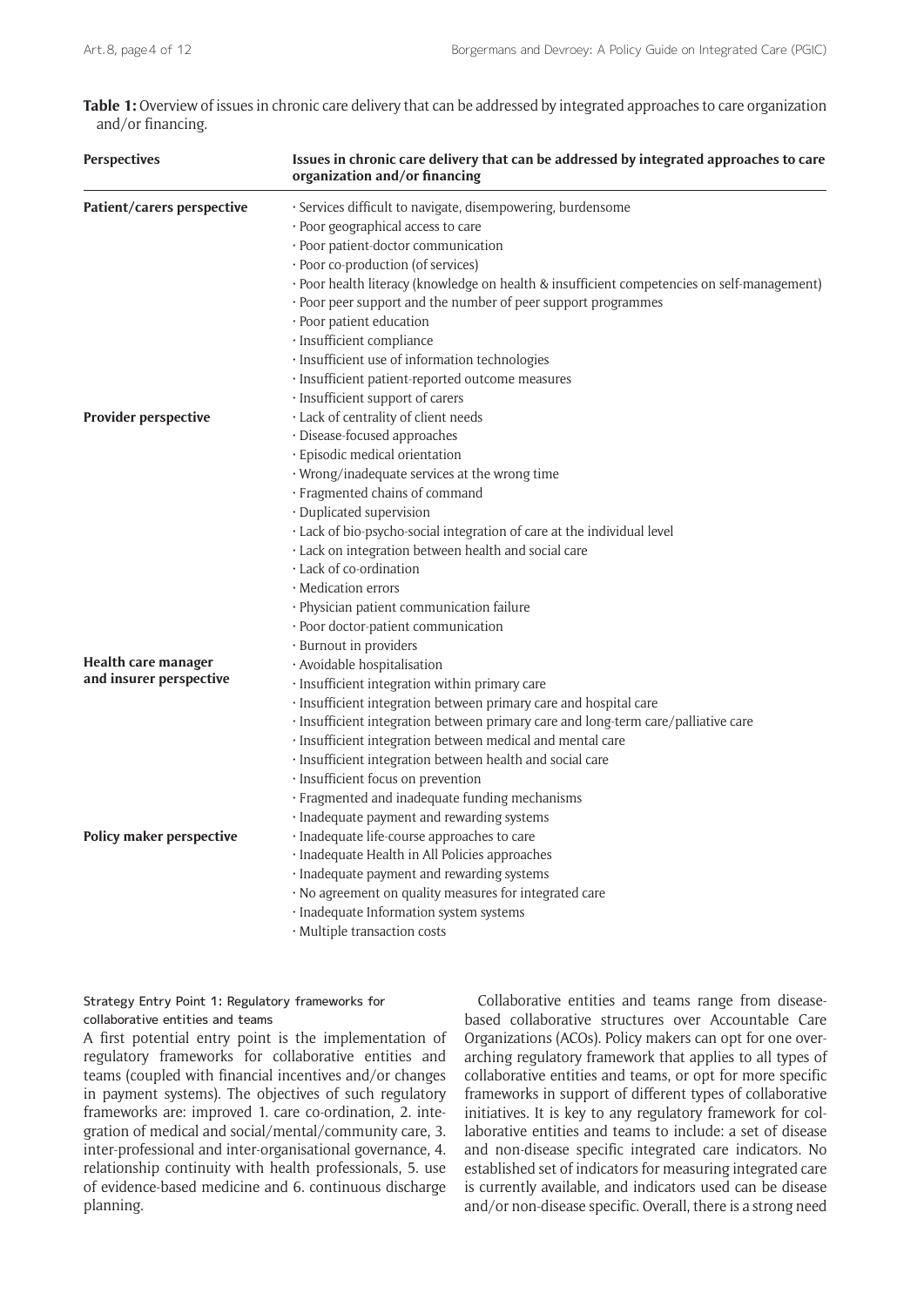for international comparable integrated care indicators to highlight where significant variations between countries (or regions) exist, and to consequently call for their explanation and possible filling [39].

Provider payments should be strategized to encourage performance improvement to achieve the Triple Aim. Value-based payments reforms range from incremental approaches aimed at improving existing volume-based models using coordination and performance-based incentives or monitoring over bundled payment and retrospective/prospective full capitation models. Important aspects of payment reform design are alignment of the incentives with system goals, a strive for consistency in incentives and payment methods across providers/payers and to address provider protection from unavoidable risk as well as variation in patient morbidity.

## Strategy Entry point 2: Regulatory frameworks for population health management

A second potential entry point is the development of regulatory frameworks for population health management. The objectives of regulatory frameworks

**Table 2:** Evidence-based integrated care policies to the development of collaborative entities & teams.

## *Examples:*

• Integrated Care Certification (ICC) programmes

- ˚ Contracting with collaborative entities for services with explicit agreements about quality and equity
- ˚ Integrated Delivery Networks in primary care (community-based multidisciplinary teams) [19, 40]
- Accountable Care Organizations (ACOs) [41]
- Integration of mental health and social services [42, 43]
- Integration of mental and physical health care [19]
- Medical homes [28]
- Co-location policies in primary care
- Use of multidisciplinary guidelines, care plans and protocols [19, 44]
- Handover strategies from hospital to primary care [45]
- Value-based financing/incentives targeting collaborative efforts & quality of care [46, 47]

**Table 3:** Evidence-based integrated care policies to population health management.

## *Examples:*

- Define patient cohorts and prioritize them based on their relative importance to the health of the overall population to be managed [49]
- Population needs assessment [50]
- Multidimensional frailty assessment [51]
- Health registries [52]
- Risk stratification [53]
- Predictive analytics to model medical conditions to identify high-risk patients [54]
- Pooling of budgets between health care and social care [55]

**Table 4:** Evidence-based integrated care policies to the implementation of educational and professional reforms.

#### *Examples:*

- Standardizing core competencies for coordinated/integrated health services delivery [62]
- Regulatory frameworks for professional accreditation (e.g. clinical licensing; certifications and periodic re-certification examinations for health professionals) [63]
- Strengthening regulators of education and services to ensure that services are up to a pre-determined standard [20]
- Legal changes (e.g. shift of competences of providers) [64]
- Promoting of particular medical specialities (e.g. family medicine, geriatrics and gerontology)
- Providing financial support for medical schools and residency programmes that adopt appropriate educational innovations (e.g. simulation methods, learning in the community, inter-professional education, admission procedures, faculty development) practices [65]
- Regulatory frameworks for human resources management [42]
- Increasing efforts at planning and forecasting [20]
- Registration of health professionals (e.g. ensuring that licences are up to date) [66]
- Enhancing mechanisms to voice patient needs (patient associations provide feedback on the health workforce performance, support the development of health professional curricula, set benchmarks and indicators of services) [67]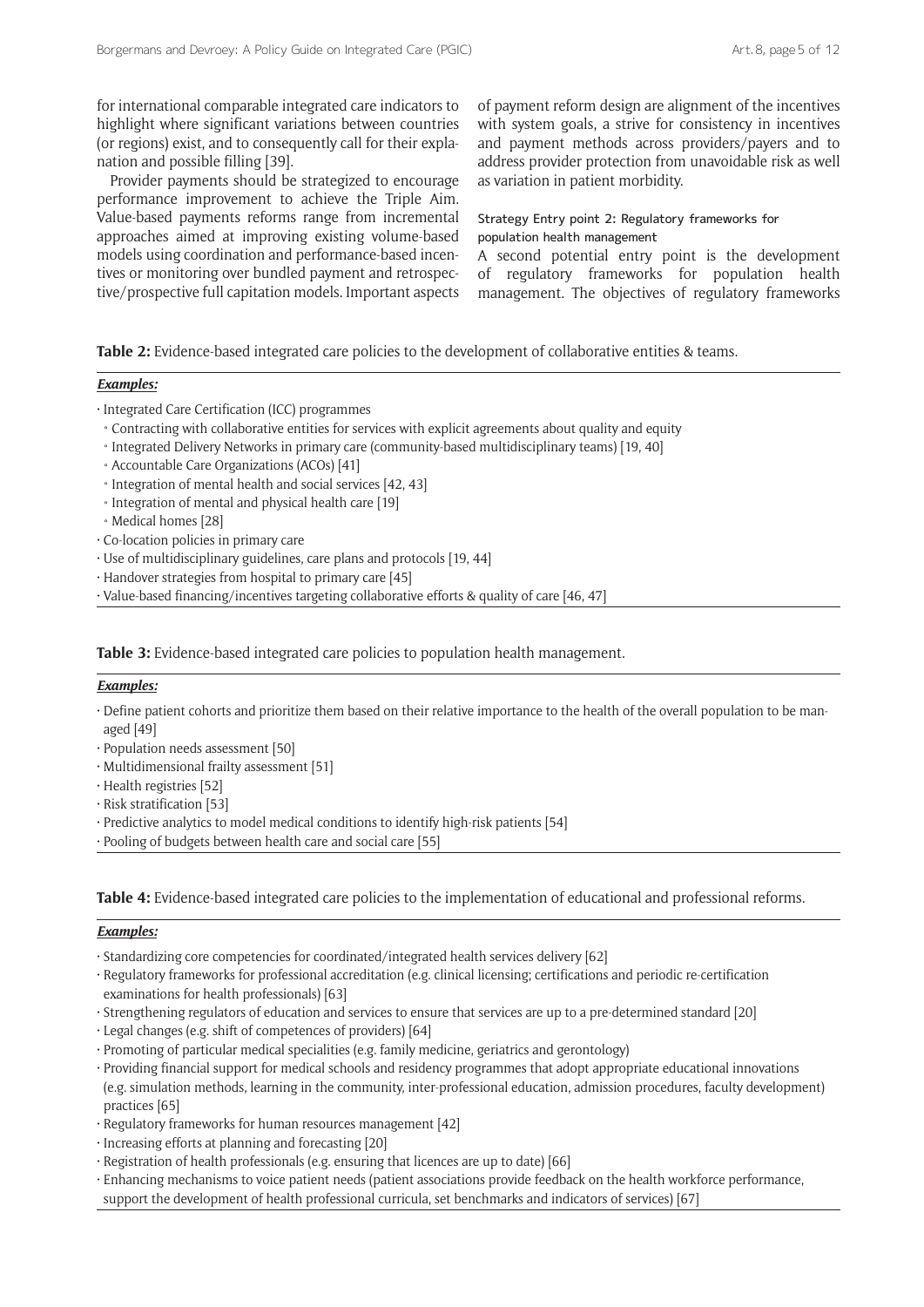## **Table 5:** Evidence-based integrated care policies to the development of (e)health literacy.

#### *Examples:*

- Use of mass media campaigns on healthy lifestyles and certified health websites [71]
- Targeted educational packages and life style programmes
- Supported self-management (e.g. diabetes, obesity, cancer, asthma and heart failure) [72–74]
- Personalised care planning [75]
- Integrating and financing (nurse) educators, patient navigators [76, 77], community health workers and case managers [78, 79] in primary and secondary care practices and hospitals [80]
- Patient expert programmes facilitated by lay volunteers
- Community participation in planning and goal-setting (e.g. community consultations through committees and participatory groups) [81]
- Patient and service user groups (e.g. in the development of patient charters)
- Strategies that encourage lay, parental and family-led advice and support in local communities
- Shared decision making between people and health care professionals [82–84]
- Giving people access to personal health records [85]
- (Financial) incentives related to mutually defined health goals [86]

**Table 6:** Evidence-based integrated care policies to the prevention of ACEs.

#### *Examples:*

• Strengthening (group-based) parenting skills to yield benefits in relation to physical and mental health (e.g. alleviating aspects of family adversity which may negatively affect parenting and delivery of parenting interventions) [96]

• Service design that recognizes the role and importance of schools in relation to children

• Preventive health services in public education [97]

- Use of prediction models for child maltreatment recurrence [98]
- Documentation of social determinants of health in child health services health records

for population health management are: Improving 1. outcomes of care, 2. experiences of care and 3. reduction of per capita cost. Population health management has made significant inroads due to the emergence of integrated care delivery systems. It is concerned with both the definition and measurement of health outcomes and the roles of determinants [48]. It also involves providing a wide spectrum of health care services that are directed at behavioral changes and encouraging healthy lifestyles to obtain optimal outcomes. Population health management implies the use of 'Triple Aim' indicators which proposes three linked goals — improving the individual experience of care, reducing per capita cost of care, and improving the health of populations.

#### Strategy Entry Point 3: Regulatory frameworks for educational and professional reforms

A third potential entry point is the implementation of new regulatory frameworks for educational and professional reforms for doctors, nurses, physiotherapists, occupational therapists, dieticians, social workers, amongst others. The objectives of policies on frameworks for educational and professional reforms are: 1. the development of new skill-sets/competencies for the entire health workforce, 2. improved inter-professional education and 3. improved staffing and task delegation within the health workforce. Meeting changing health care needs must begin at the foundation, in essence, in education [56]. Especially medical education still focuses on what a physician does in face-to-face contact with the

patient [57]. Looking to the future, medical education should evolve to include preparation for (the ideal of) biopsychosocial chronic care [58] and a team approach to care [59] via practical training for multispecialty collaborative practice and preparing physicians to be leaders of primary care teams that include e.g. nonphysician providers, cost-effective care in clinical practice, increased training in geriatrics, and "on ramps" and "off ramps" along the physician career path for flexible training over a lifetime [56]. A central feature of educational and professional reforms is the emphasis on patient-centered decision making (PCDM) which is the process of identifying clinically relevant, patient-specific circumstances and behaviors to formulate a contextually appropriate care plan [60, 61]. Advanced Practitioner education and roles are important. There also need to be a mechanism of support to practitioners working solo in domiciliary settings- help with advice and reflective practice, but also a support mechanism in the event of putative adverse outcomes, where they may be landed with inappropriate blame.

## Strategy Entry Point 4: A life course approach to the development of health literacy

A fourth potential entry point is a life course approach to the development of health literacy and e-literacy. Health literacy refers to people's knowledge, motivation and competence to access, understand, appraise and apply health information in order to make judgments and take decisions about health care, disease prevention and health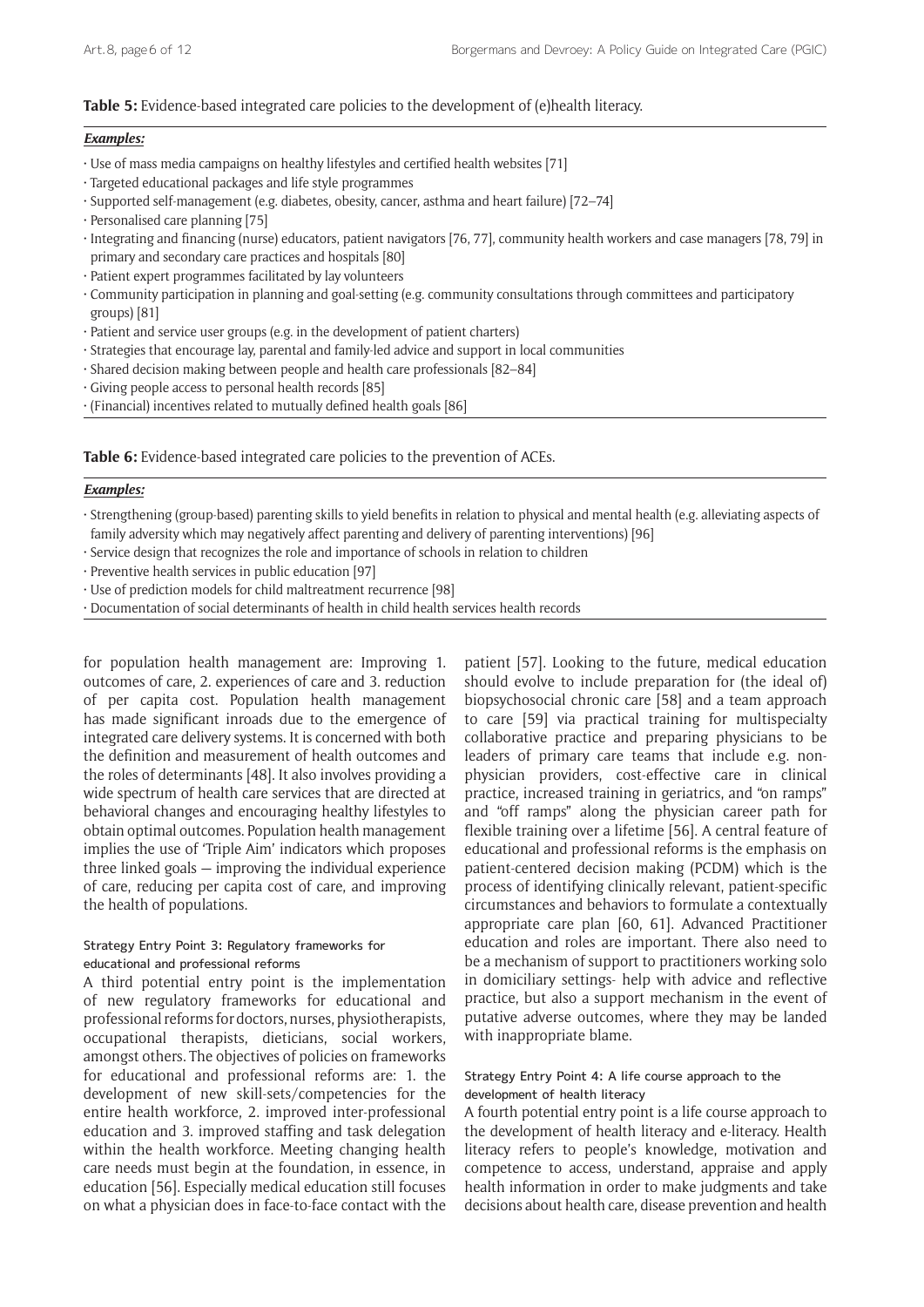promotion to maintain or improve quality of life throughout their lives [68]. The objectives of policies to improve health literacy are: 1. empowerment of citizens, patients, family (caregivers) and communities through improved knowledge, self-management, self-identification, trust, authority to partner, self-efficacy, and co-production of services, 2. Improving access and navigation of the healthcare system, 3. Improving compliance to follow-up appointments, medication and instructions for at-home care, 4. Increased patient satisfaction and, 5. Lowering health care spending.

Health literacy underlines the importance of managing health, self-monitoring, communication with health professionals, and role and emotions related to chronic conditions. Low health literacy is linked to less use of preventive care, reduced safety of care due to medication errors and poor adherence to medication and treatment, more hospitalisation, worse health outcomes and greater risk of death [69]. Health literacy concepts are now being established, but need to be bedded into e-literacy as a specific area of citizen activity [34]. Because patients and families are diverse in their desire and ability to engage, it is important to consider how we can tailor efforts to meet patients and families where they are, address specific needs and concerns, and best facilitate their engagement [70].

#### Strategy Entry Point 5: Preventing childhood adverse experiences

A fifth potential entry point to the promotion of integrated care, and especially the prevention of chronic diseases, is the prevention of childhood adverse experiences. The objectives of policies to prevent ACEs are: 1. prevention of chronic illnesses and risk-behaviors, 2. improved quality of life of citizens, and 3. cost reduction. There is compelling evidence that different types of trauma in early life are important risk factors for poor health in adulthood, including autoimmune and other chronic diseases of all kinds [87–93]. Research on the biology of stress shows that being exposed to "toxic" levels of stress during early life harms the developing brain and other organs. Toxic stress occurs when a child experiences strong, frequent or prolonged adversity, such as economic hardship, abuse or exposure to violence, substance abuse, mental illness and parental divorce. An estimated 50% of the population in Europe has experienced at least one ACE which makes it an important public health concern [94]. Countries that do better for children often do better for adults, but well-being outcomes for these two groups are not always well-aligned [95]. This implies that these countries need to do better for their children if they are to maintain the levels of well-being enjoyed by today's adults over time.

## **Conclusion**

The components that determine success of a national integrated care programme are multifactorial in nature and are characterized by a complex interplay. The Policy Guide on Integrated Care (PGIC) provides an insight and support to what policy makers can do at both the national and international level to improve integrated care for people with chronic conditions. Based on the findings from the FP-7 EU Project Integrate we argue that a comprehensive systems perspective should guide the development of integrated care towards better health practices, education, research and policy.

#### **Acknowledgement**

The research to inform this article was realized through Project INTEGRATE [\(www.projectintegrate.eu\)](www.projectintegrate.eu). The project received funding from the European Commission's seventh Framework Programme for research, technical development and demonstration under grant agreement number 305821.

## **Reviewers**

**Marc Carreras**, Research group on health services and health outcomes (GRESSIRES) – Serveis de Salut Integrats Baix Empordà (SSIBE) *and* Universitat de Girona- Department of Business Studies, Spain.

**Michaela Kerrissey**, PhD Candidate, Harvard University, USA.

**José Joaquín Mira**, Professor, Universidad Miguel Hernández, Spain.

## **Competing Interests**

The authors have no competing interests to declare.

#### **References**

- 1. **Kodner, DL** and **Spreeuwenberg, C.** Integrated care: meaning, logic, applications, and implications- -a discussion paper. *International journal of integrated care*, 2002; 2: e12. Epub 2006/08/10. DOI: <https://doi.org/10.5334/ijic.67>
- 2. **Shaw, S, Rosen, R** and **Rumbold, B.** A conceptual Exploration of Integrated Care in the NHS: What is integrated care? London, United Kingdom: Nuffield Trust; 2011.
- 3. **Grone, O** and **Garcia-Barbero, M.** Integrated care: a position paper of the WHO European Office for Integrated Health Care Services. *International journal of integrated care*, 2001; 1: e21. Epub 2006/08/10. DOI: <https://doi.org/10.5334/ijic.28>
- 4. **Ahgren, B** and **Axelsson, R.** A decade of integration and collaboration: the development of integrated health care in Sweden 2000–2010. *International journal of integrated care*, 2011; 11(Spec Ed): e007. Epub 2011/06/17.
- 5. **Axelsson, R** and **Axelsson, SB.** Integration and collaboration in public health--a conceptual framework. *The International journal of health planning and management*, 2006; 21(1): 75–88. Epub 2006/04/12. DOI: [https://doi.org/10.1002/](https://doi.org/10.1002/hpm.826) [hpm.826](https://doi.org/10.1002/hpm.826)
- 6. **Goodwin, N.** How should integrated care address the challenge of people with complex health and social care needs? Emerging lessons from international case studies. *International journal of integrated care*, 2015; 15: e037. Epub 2015/11/04. DOI: <https://doi.org/10.5334/ijic.2254>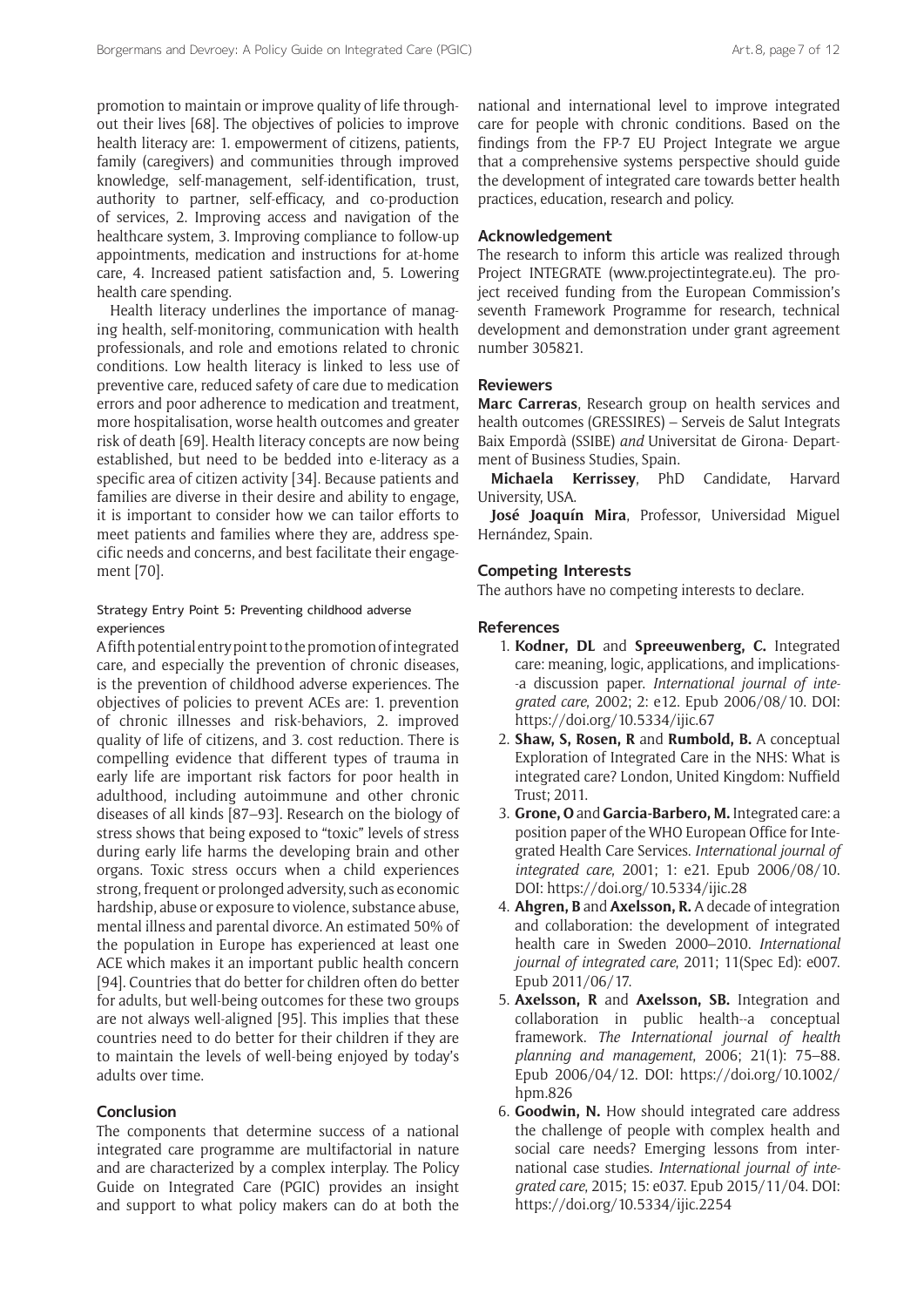- 7. **Ferrer, L** and **Goodwin, N.** What are the principles that underpin integrated care? *International journal of integrated care*, 2014; 14: e037. Epub 2014/12/05. DOI: <https://doi.org/10.5334/ijic.1884>
- 8. **Cloninger, CR, Salvador-Carulla, L, Kirmayer, LJ, Schwartz, MA, Appleyard, J, Goodwin, N,** et al. A Time for Action on Health Inequities: Foundations of the 2014 Geneva Declaration on Person- and People-centered Integrated Health Care for All. *International journal of person centered medicine*, 2014; 4(2): 69–89. Epub 2014/01/01.
- 9. **Goodwin, N.** How do you build programmes of integrated care? The need to broaden our conceptual and empirical understanding. *International journal of integrated care*, 2013; 13: e040. Epub 2013/11/02. DOI: <https://doi.org/10.5334/ijic.1207>
- 10. **Singer, SJ, Burgers, J, Friedberg, M, Rosenthal, MB, Leape, L** and **Schneider, E.** Defining and measuring integrated patient care: promoting the next frontier in health care delivery. *Medical care research and review: MCRR*, 2011; 68(1): 112–27. Epub 2010/06/18. DOI: [https://doi.](https://doi.org/10.1177/1077558710371485) [org/10.1177/1077558710371485](https://doi.org/10.1177/1077558710371485)
- 11. **Edgren, L.** The meaning of integrated care: a systems approach. *International journal of integrated care*, 2008; 8: e68. Epub 2008/11/15. DOI: [https://](https://doi.org/10.5334/ijic.293) [doi.org/10.5334/ijic.293](https://doi.org/10.5334/ijic.293)
- 12. **Suter, E, Oelke, ND, Adair, CE** and **Armitage, GD.** Ten key principles for successful health systems integration. *Healthc Q*, 2009; 13(Spec No): 16–23. Epub 2010/01/13. DOI: [https://doi.org/10.12927/](https://doi.org/10.12927/hcq.2009.21092) [hcq.2009.21092](https://doi.org/10.12927/hcq.2009.21092)
- 13. **Armitage, GD, Suter, E, Oelke, ND** and **Adair, CE.** Health systems integration: state of the evidence. *International journal of integrated care*, 2009; 9: e82. Epub 2009/07/11. DOI: [https://doi.org/10.5334/](https://doi.org/10.5334/ijic.316) [ijic.316](https://doi.org/10.5334/ijic.316)
- 14. **Valentijn, PP, Vrijhoef, HJ, Ruwaard, D, Boesveld, I, Arends, RY** and **Bruijnzeels, MA.** Towards an international taxonomy of integrated primary care: a Delphi consensus approach. *BMC family practice*, 2015; 16: 64. Epub 2015/05/23. DOI: [https://doi.](https://doi.org/10.1186/s12875-015-0278-x) [org/10.1186/s12875-015-0278-x](https://doi.org/10.1186/s12875-015-0278-x)
- 15. **Valentijn, PP, Boesveld, IC, van der Klauw, DM, Ruwaard, D, Struijs, JN, Molema, JJ,** et al. Towards a taxonomy for integrated care: a mixed-methods study. *International journal of integrated care*, 2015; 15: e003. Epub 2015/03/12. DOI: [https://doi.](https://doi.org/10.5334/ijic.1513) [org/10.5334/ijic.1513](https://doi.org/10.5334/ijic.1513)
- 16. **Valentijn, PP, Schepman, SM, Opheij, W** and **Bruijnzeels, MA.** Understanding integrated care: a comprehensive conceptual framework based on the integrative functions of primary care. *International journal of integrated care*, 2013; 13: e010. Epub 2013/05/21. DOI: <https://doi.org/10.5334/ijic.886>
- 17. **Schultz, EM, Pineda, N, Lonhart, J, Davies, SM** and **McDonald, KM.** A systematic review of the care coordination measurement landscape. *BMC health services research*, 2013; 13: 119. Epub 2013/03/30. DOI: <https://doi.org/10.1186/1472-6963-13-119>
- 18. **Van Houdt, S, Heyrman, J, Vanhaecht, K, Sermeus, W** and **De Lepeleire, J.** An in-depth analysis of theoretical frameworks for the study of care coordination. *International journal of integrated care*, 2013; 13: e024. Epub 2013/07/25. DOI: <https://doi.org/10.5334/ijic.1068>
- 19. **WHO.** Global strategy on people-centred and integrated health services. Geneva: World Health Organization; 2015. [http://www.who.int/service](http://www.who.int/servicedeliverysafety/areas/people-centred-care/en/) [deliverysafety/areas/people-centred-care/en/](http://www.who.int/servicedeliverysafety/areas/people-centred-care/en/).
- 20. **Langins, M** and **Borgermans, L.** Strengthening a competent health workforce for the provision of coordinated/integrated health services. World Health Organization. Working document; 2015.
- 21. **Borgermans, L.** Background paper on integrated health care delivery. Part 1. Commissioned by WHO Regional Office; 2012.
- 22. **Borgermans, L,** et al. How to improve integrated care for people with chronic conditions: Key findings from EU FP-7 Project INTEGRATE and beyond. *International Journal of Integrated Care*, 2017; 17(5): 2. 1–12. DOI: [https://doi.org/10.5334/](https://doi.org/10.5334/ijic.3096) [ijic.3096](https://doi.org/10.5334/ijic.3096)
- 23. **Berwick, DM, Nolan, TW** and **Whittington, J.** The triple aim: care, health, and cost. *Health Aff (Millwood)*, 2008; 27(3): 759–69. Epub 2008/05/14. DOI:<https://doi.org/10.1377/hlthaff.27.3.759>
- 24. **Stiefel, M** and **Nolan, K.** A Guide to Measuring the Triple Aim: Population Health, Experience of Care, and per Capita Cost. *IHI Innovation Series white paper*. Cambridge, Massachusetts: Institute for Halthcare Improvement; 2012. (Available on: [http://www.IHI.org\)](http://www.IHI.org).
- 25. **PWC.** Connected and coordinated: Personalised service delivery for elderly; 2015.
- 26. **WHO.** Regional Office for Europe: Lessons from transforming health services delivery: compendium of initiatives in the WHO European Region; 2016.
- 27. **Mira, JJ, Orozco-Beltran, D, Perez-Jover, V, Martinez-Jimeno, L, Gil-Guillen, VF, Carratala-Munuera, C,** et al. Physician patient communication failure facilitates medication errors in older polymedicated patients with multiple comorbidities. *Family practice*, 2013; 30(1): 56–63. Epub 2012/08/21. DOI:<https://doi.org/10.1093/fampra/cms046>
- 28. **Brook, R.** Redefining healthcare systems. RAND Corporation; 2015.
- 29. **Kuluski, K, Hoang, SN, Schaink, AK, Alvaro, C, Lyons, RF, Tobias, R,** et al. The care delivery experience of hospitalized patients with complex chronic disease. *Health expectations: an international journal of public participation in health care and health policy*, 2013; 16(4): e111–23. Epub 2013/05/29.
- 30. **Rigby, M.** The Core vision of Person-Centered Care in a Modern Information-Based Society. In: Meyer, I, Muller, S and Kubitschke, L. (eds.), *Achieving Effective Integrated E-Care Beyond the Silos,* 2014; 1–21. Hershey PA: IGI Global.
- 31. **Hughues, L, McMurdo, M** and **Guthrie, B.** Guidelines for people not for diseases: the challenges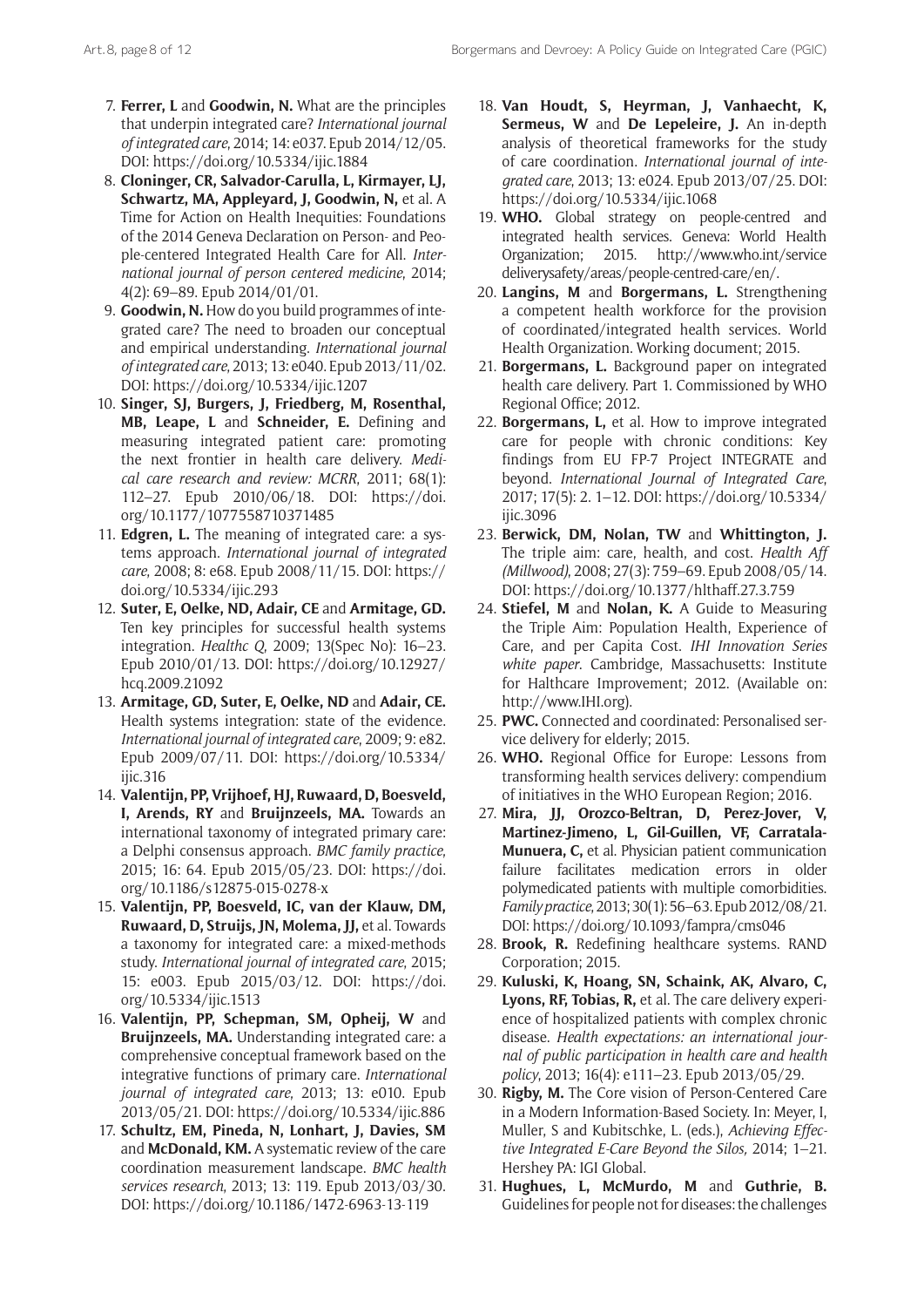of applying UK clinical guidelines to people with multimorbidity. *Age Ageing*, 2014; 42(1): 62–9.

- 32. **Onder, G, Palmer, K, Navickas, R, Jureviciene, E, Mammarella, F, Strandzheva, M,** et al. Time to face the challenge of multimorbidity. A European perspective from the joint action on chronic diseases and promoting healthy ageing across the life cycle (JA-CHRODIS). *European journal of internal medicine*, 2015; 26(3): 157–9. Epub 2015/03/24. DOI:<https://doi.org/10.1016/j.ejim.2015.02.020>
- 33. **Luxford, K, Safran, DG** and **Delbanco, T.** Promoting patient-centered care: a qualitative study of facilitators and barriers in healthcare organizations with a reputation for improving the patient experience. *International journal for quality in health care: journal of the International Society for Quality in Health Care/ISQua*, 2011; 23(5): 510–5. Epub 2011/05/19.
- 34. **Rigby, M, Kock, S, Keeling, D** and **Hill, P.** Developing a new understanding of enabling health and wellbeing in Europe. *Science Position Paper of the European Science Fondation*; 2016.
- 35. **Connected and coordinated.** Personalised service delivery for the eldery. *PWC*, October 2015.
- 36. **Sharfstein, JM.** The strange journey of population health. *The Milbank quarterly*, 2014; 92(4): 640–3. Epub 2014/12/11. DOI: [https://doi.](https://doi.org/10.1111/1468-0009.12082) [org/10.1111/1468-0009.12082](https://doi.org/10.1111/1468-0009.12082)
- 37. **Gauld, R, Burgers, J, Dobrow, M, Minhas, R, Wendt, C, Cohen, AB,** et al. Healthcare system performance improvement: a comparison of key policies in seven high-income countries. *Journal of health organization and management*, 2014; 28(1): 2–20. Epub 2014/05/03. DOI: [https://doi.](https://doi.org/10.1108/JHOM-03-2013-0057) [org/10.1108/JHOM-03-2013-0057](https://doi.org/10.1108/JHOM-03-2013-0057)
- 38. **Bengoa, R.** Transforming health care: an approach to system-wide implementation. *International journal of integrated care*, 2013; 13: e039. Epub 2013/11/02. DOI: <https://doi.org/10.5334/ijic.1206>
- 39. **Baker, DW, Qaseem, A, Reynolds, PP, Gardner, LA** and **Schneider, EC.** Design and use of performance measures to decrease low-value services and achieve cost-conscious care. *Annals of internal medicine*, 2013; 158(1): 55–9. Epub 2012/10/31. DOI: [https://doi.](https://doi.org/10.7326/0003-4819-158-1-201301010-00560) [org/10.7326/0003-4819-158-1-201301010-00560](https://doi.org/10.7326/0003-4819-158-1-201301010-00560)
- 40. **Davies, SL, Goodman, C, Bunn, F, Victor, C, Dickinson, A, Iliffe, S,** et al. A systematic review of integrated working between care homes and health care services. *BMC health services research*, 2011; 11: 320. Epub 2011/11/26. DOI: [https://doi.](https://doi.org/10.1186/1472-6963-11-320) [org/10.1186/1472-6963-11-320](https://doi.org/10.1186/1472-6963-11-320)
- 41. **Anderson, GF.** Leadership in creating accountable care organizations. *Journal of general internal medicine*, 2011; 26(11): 1368–70. Epub 2011/05/11. DOI:<https://doi.org/10.1007/s11606-011-1735-4>
- 42. **Institute of Public Care.** Evidence review Integrated health and social care: A skills for care Discussion paper, Oxford Brookes University; 2013.
- 43. **Belling, R, Whittock, M, McLaren, S, Burns, T, Catty, J, Jones, IR,** et al. Achieving continuity

of care: facilitators and barriers in community mental health teams. *Implementation science: IS*, 2011; 6: 23. Epub 2011/03/23. DOI: [https://doi.](https://doi.org/10.1186/1748-5908-6-23) [org/10.1186/1748-5908-6-23](https://doi.org/10.1186/1748-5908-6-23)

- 44. **Dubuc, N, Bonin, L, Tourigny, A, Mathieu, L, Couturier, Y, Tousignant, M,** et al. Development of integrated care pathways: toward a care management system to meet the needs of frail and disabled community-dwelling older people. *International journal of integrated care*, 2013; 13: e017. Epub 2013/07/25. DOI: <https://doi.org/10.5334/ijic.976>
- 45. **Hesselink, G, Schoonhoven, L, Barach, P, Spijker, A, Gademan, P, Kalkman, C,** et al. Improving patient handovers from hospital to primary care: a systematic review. *Annals of internal medicine*, 2012; 157(6): 417–28. Epub 2012/09/19. DOI: [https://doi.](https://doi.org/10.7326/0003-4819-157-6-201209180-00006) [org/10.7326/0003-4819-157-6-201209180-00006](https://doi.org/10.7326/0003-4819-157-6-201209180-00006)
- 46. **Eijkenaar, F, Emmert, M, Scheppach, M** and **Schoffski, O.** Effects of pay for performance in health care: a systematic review of systematic reviews. *Health Policy*, 2013; 110(2–3): 115–30. Epub 2013/02/06. DOI: [https://doi.org/10.1016/j.](https://doi.org/10.1016/j.healthpol.2013.01.008) [healthpol.2013.01.008](https://doi.org/10.1016/j.healthpol.2013.01.008)
- 47. **Tsiachristas, A, Dikkers, C, Boland, MR** and **Rutten-van Molken, MP.** Exploring payment schemes used to promote integrated chronic care in Europe. *Health Policy*, 2013; 113(3): 296–304. Epub 2013/08/14. DOI: [https://doi.org/10.1016/j.](https://doi.org/10.1016/j.healthpol.2013.07.007) [healthpol.2013.07.007](https://doi.org/10.1016/j.healthpol.2013.07.007)
- 48. **Kindig, D** and **Stoddart, G.** What is population health? *American journal of public health*, 2003; 93(3): 380–3. Epub 2003/02/27. DOI: [https://doi.](https://doi.org/10.2105/AJPH.93.3.380) [org/10.2105/AJPH.93.3.380](https://doi.org/10.2105/AJPH.93.3.380)
- 49. **Maddux, FW, McMurray, S** and **Nissenson, AR.** Toward population management in an integrated care model. *Clinical journal of the American Society of Nephrology: CJASN*, 2013; 8(4): 694–700. Epub 2013/03/30. DOI: [https://doi.org/10.2215/](https://doi.org/10.2215/CJN.09050912) [CJN.09050912](https://doi.org/10.2215/CJN.09050912)
- 50. **Hibbard, JH, Greene, J, Sacks, RM, Overton, V** and **Parrotta, C.** Improving Population Health Management Strategies: Identifying Patients Who Are More Likely to Be Users of Avoidable Costly Care and Those More Likely to Develop a New Chronic Disease. *Health services research*, 2016; Epub 2016/08/23.
- 51. **Ellis, G, Whitehead, MA, Robinson, D, O'Neill, D** and **Langhorne, P.** Comprehensive geriatric assessment for older adults admitted to hospital: metaanalysis of randomised controlled trials. *BMJ*, 2011; 343: d6553. Epub 2011/10/29. DOI: [https://doi.](https://doi.org/10.1136/bmj.d6553) [org/10.1136/bmj.d6553](https://doi.org/10.1136/bmj.d6553)
- 52. **Young, AS, Chaney, E, Shoai, R, Bonner, L, Cohen, AN, Doebbeling, B,** et al. Information technology to support improved care for chronic illness. *Journal of general internal medicine*, 2007; 22(Suppl 3): 425–30. Epub 2007/12/06. DOI: [https://doi.](https://doi.org/10.1007/s11606-007-0303-4) [org/10.1007/s11606-007-0303-4](https://doi.org/10.1007/s11606-007-0303-4)
- 53. **Bruun Larsen, L, Soendergaard, J, Halling, A, Thilsing, T** and **Thomsen, JL.** A novel approach to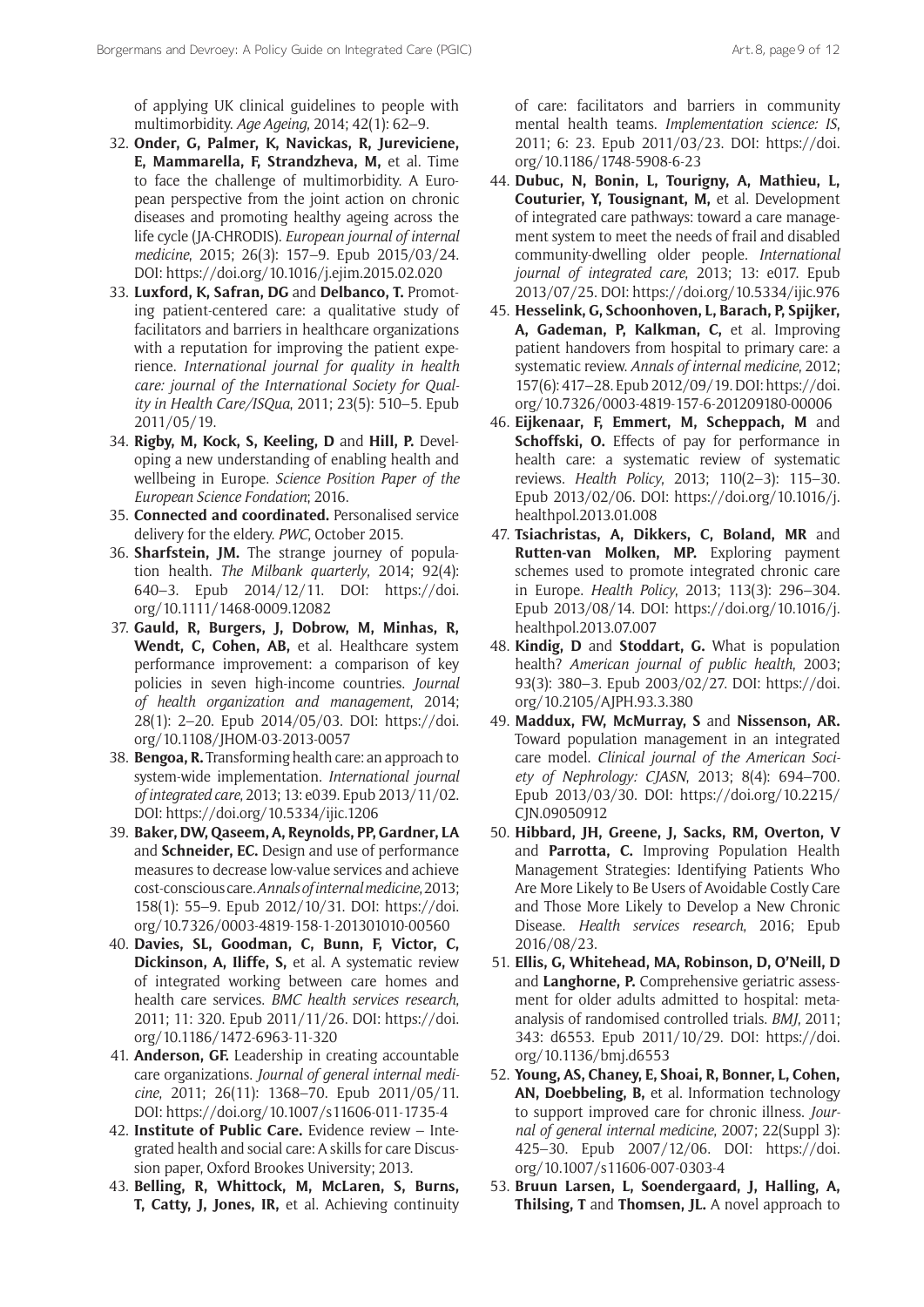population-based risk stratification, comprising individualized lifestyle intervention in Danish general practice to prevent chronic diseases: Results from a feasibility study. *Health Informatics J*, 2016; May 31. DOI: <https://doi.org/10.1177/1460458216645149>

- 54. **Dinov, ID, Heavner, B, Tang, M, Glusman, G, Chard, K, Darcy, M,** et al. Predictive Big Data Analytics: A Study of Parkinson's Disease Using Large, Complex, Heterogeneous, Incongruent, Multi-Source and Incomplete Observations. *PloS one*, 2016; 11(8): e0157077. Epub 2016/08/06. DOI: <https://doi.org/10.1371/journal.pone.0157077>
- 55. **Fullerton, CA, Henke, RM, Crable, E, Hohlbauch, A** and **Cummings, N.** The Impact Of Medicare ACOs On Improving Integration And Coordination Of Physical And Behavioral Health Care. *Health Aff (Millwood)*, 2016; 35(7): 1257–65. Epub 2016/07/08. DOI: <https://doi.org/10.1377/hlthaff.2016.0019>
- 56. **Pershing, S** and **Fuchs, VR.** Restructuring medical education to meet current and future health care needs. *Academic medicine: journal of the Association of American Medical Colleges*, 2013; 88(12): 1798– 801. Epub 2013/10/17.
- 57. **Vachon, B, Desorcy, B, Camirand, M, Rodrigue, J, Quesnel, L, Guimond, C,** et al. Engaging primary care practitioners in quality improvement: making explicit the program theory of an interprofessional education intervention. *BMC health services research*, 2013; 13: 106. Epub 2013/03/22. DOI: <https://doi.org/10.1186/1472-6963-13-106>
- 58. **van Dijk-de Vries, A, Moser, A, Mertens, VC, van der Linden, J, van der Weijden, T** and **van Eijk, JT.** The ideal of biopsychosocial chronic care: how to make it real? A qualitative study among Dutch stakeholders. *BMC family practice*, 2012; 13: 14. Epub 2012/03/13. DOI: [https://doi.](https://doi.org/10.1186/1471-2296-13-14) [org/10.1186/1471-2296-13-14](https://doi.org/10.1186/1471-2296-13-14)
- 59. **Chung, VC, Ma, PH, Hong, LC** and **Griffiths, SM.** Organizational determinants of interprofessional collaboration in integrative health care: systematic review of qualitative studies. *PloS one*, 2012; 7(11): e50022. Epub 2012/12/05. DOI: [https://doi.](https://doi.org/10.1371/journal.pone.0050022) [org/10.1371/journal.pone.0050022](https://doi.org/10.1371/journal.pone.0050022)
- 60. **Weiner, SJ, Kelly, B, Ashley, N, Binns-Calvey, A, Sharma, G, Schwartz, A,** et al. Content coding for contextualization of care: evaluating physician performance at patient-centered decision making. *Medical decision making: an international journal of the Society for Medical Decision Making*, 2014; 34(1): 97–106. Epub 2013/06/21.
- 61. **Weiner, SJ, Schwartz, A, Sharma, G, Binns-Calvey, A, Ashley, N, Kelly, B,** et al. Patient-centered decision making and health care outcomes: an observational study. *Annals of internal medicine*, 2013; 158(8): 573–9. Epub 2013/04/17. DOI: [https://doi.](https://doi.org/10.7326/0003-4819-158-8-201304160-00001) [org/10.7326/0003-4819-158-8-201304160-00001](https://doi.org/10.7326/0003-4819-158-8-201304160-00001)
- 62. **Hastings, SE, Armitage, GD, Mallinson, S, Jackson, K** and **Suter, E.** Exploring the relationship between governance mechanisms in healthcare and health workforce outcomes: a

systematic review. *BMC health services research*, 2014; 14: 479. Epub 2014/10/05. DOI: [https://doi.](https://doi.org/10.1186/1472-6963-14-479) [org/10.1186/1472-6963-14-479](https://doi.org/10.1186/1472-6963-14-479)

- 63. **Nancarrow, SA.** Six principles to enhance health workforce flexibility. *Human resources for health*, 2015; 13: 9. Epub 2015/08/13. DOI: [https://doi.](https://doi.org/10.1186/1478-4491-13-9) [org/10.1186/1478-4491-13-9](https://doi.org/10.1186/1478-4491-13-9)
- 64. **Miani, C, Hinrichs, S, Pitchforth, E,** et al. Best practice: medical training from an international perspective. Santa Monica: RAND Corporation; 2015.
- 65. **Bitton, A, Ellner, A, Pabo, E, Stout, S, Sugarman, JR, Sevin, C,** et al. The Harvard Medical School Academic Innovations Collaborative: transforming primary care practice and education. *Academic medicine: journal of the Association of American Medical Colleges*, 2014; 89(9): 1239–44. Epub 2014/07/10.
- 66. **Dieleman, M, Shaw, DM** and **Zwanikken, P.** Improving the implementation of health workforce policies through governance: a review of case studies. *Human resources for health*, 2011; 9: 10. Epub 2011/04/14. DOI: [https://doi.](https://doi.org/10.1186/1478-4491-9-10) [org/10.1186/1478-4491-9-10](https://doi.org/10.1186/1478-4491-9-10)
- 67. **DiGioia, AM, 3rd, Greenhouse, PK, Chermak, T** and **Hayden, MA.** A case for integrating the Patient and Family Centered Care Methodology and Practice in Lean healthcare organizations. *Healthc (Amst)*, 2015; 3(4): 225–30. Epub 2015/12/25. DOI: <https://doi.org/10.1016/j.hjdsi.2015.03.001>
- 68. **U.S. Department of Health and Human Services.** Healthy People 2010. Washington, DC: U.S. Government Printing Office. Originally developed for Ratzan SC, Parker RM. 2000. Introduction. In National Library of Medicine Current Bibliographies in Medicine: Health Literacy. Selden, CR, Zorn, M, Ratzan, SC and Parker, RM, (eds.), NLM Pub. No. CBM 2000- 1. Bethesda, MD: National Institutes of Health, U.S. Department of Health and Human Services; 2000.
- 69. **Carman, KL, Dardess, P, Maurer, M, Sofaer, S, Adams, K, Bechtel, C,** et al. Patient and family engagement: a framework for understanding the elements and developing interventions and policies. *Health Aff (Millwood)*, 2013; 32(2): 223–31. Epub 2013/02/06. DOI: [https://doi.org/10.1377/](https://doi.org/10.1377/hlthaff.2012.1133) [hlthaff.2012.1133](https://doi.org/10.1377/hlthaff.2012.1133)
- 70. **Gordon and Betty Moore Foundation.** A roadmap for patient and family engagement in healthcare; 2015.
- 71. **WHO.** Draft comprehensive global monitoring framework and targets for the prevention and control of noncommunicable diseases: formal meeting of Member States to conclude the work on the comprehensive global monitoring framework, including indicators, and a set of voluntary global targets for the prevention and control of noncommunicable diseases. Geneva: World Health Organization; 2013 (A66/8; [http://apps.who.int/iris/](http://apps.who.int/iris/handle/10665/105633) [handle/10665/105633](http://apps.who.int/iris/handle/10665/105633)).
- 72. **Armstrong, MJ, Mottershead, TA, Ronksley, PE, Sigal, RJ, Campbell, TS** and **Hemmelgarn, BR.** Motivational interviewing to improve weight loss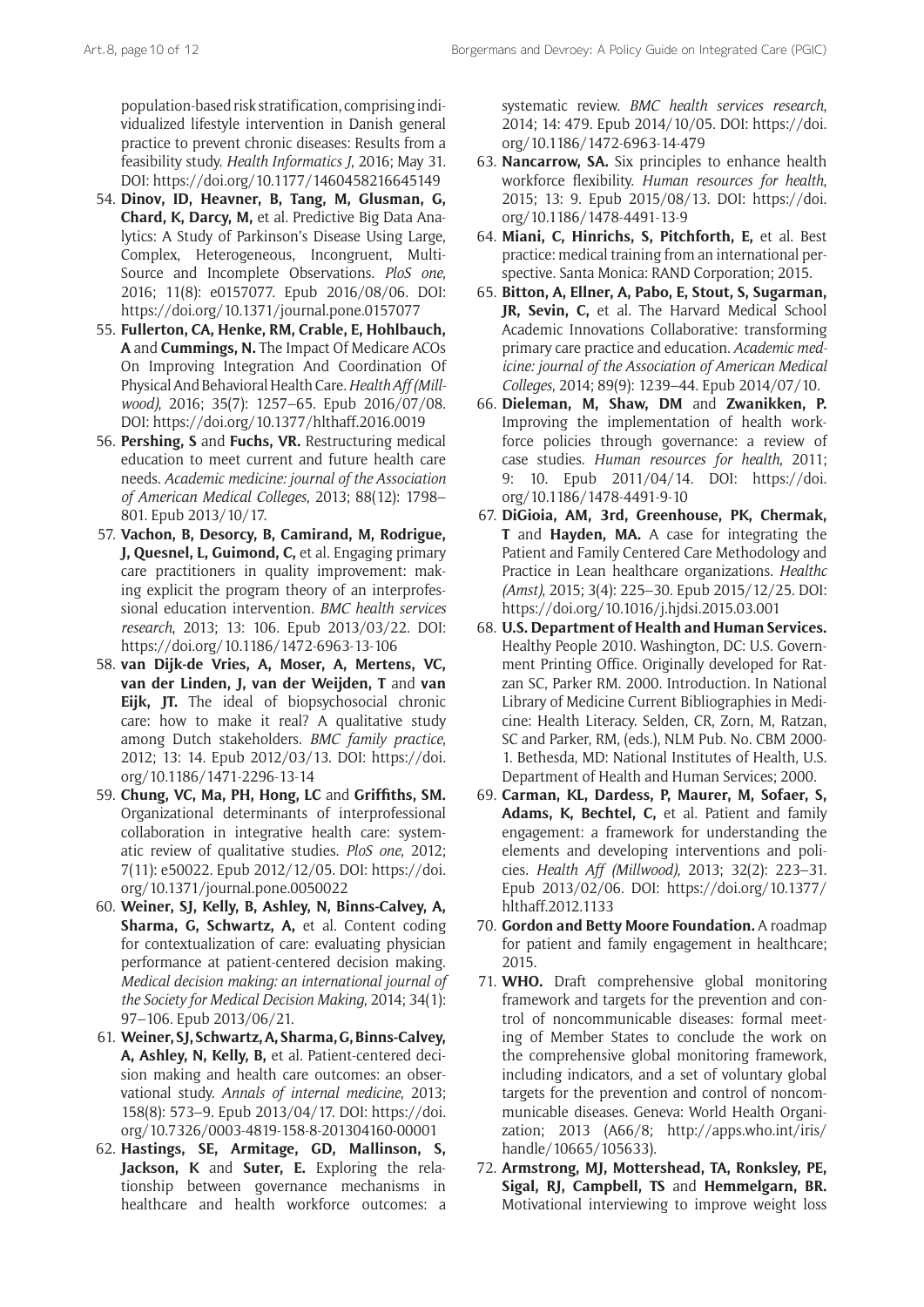in overweight and/or obese patients: a systematic review and meta-analysis of randomized controlled trials. *Obesity reviews: an official journal of the International Association for the Study of Obesity*, 2011; 12(9): 709–23. Epub 2011/06/23.

- 73. **Friedman, AJ, Cosby, R, Boyko, S, Hatton-Bauer, J** and **Turnbull, G.** Effective teaching strategies and methods of delivery for patient education: a systematic review and practice guideline recommendations. *Journal of cancer education: the official journal of the American Association for Cancer Education*, 2011; 26(1): 12–21. Epub 2010/12/17.
- 74. **van Het Bolscher-Niehuis, MJ, den Ouden, ME, de Vocht, HM** and **Francke, AL.** Effects of self-management support programmes on activities of daily living of older adults: A systematic review. *International journal of nursing studies*, 2016; 61: 230–47. Epub 2016/07/12. DOI: [https://doi.org/10.1016/j.](https://doi.org/10.1016/j.ijnurstu.2016.06.014) [ijnurstu.2016.06.014](https://doi.org/10.1016/j.ijnurstu.2016.06.014)
- 75. **Coulter, A, Entwistle, VA, Eccles, A, Ryan, S, Shepperd, S** and **Perera, R.** Personalised care planning for adults with chronic or long-term health conditions. *The Cochrane database of systematic reviews*, 2015; 3: CD010523. Epub 2015/03/04. DOI: [https://doi.org/10.1002/14651858.CD010523.](https://doi.org/10.1002/14651858.CD010523.pub2) [pub2](https://doi.org/10.1002/14651858.CD010523.pub2)
- 76. **Horner, K, Ludman, EJ, McCorkle, R, Canfield, E, Flaherty, L, Min, J,** et al. An oncology nurse navigator program designed to eliminate gaps in early cancer care. *Clinical journal of oncology nursing*, 2013; 17(1): 43–8. Epub 2013/02/02. DOI: [https://doi.](https://doi.org/10.1188/13.CJON.43-48) [org/10.1188/13.CJON.43-48](https://doi.org/10.1188/13.CJON.43-48)
- 77. **Manderson, B, McMurray, J, Piraino, E** and **Stolee, P.** Navigation roles support chronically ill older adults through healthcare transitions: a systematic review of the literature. *Health & social care in the community*, 2012; 20(2): 113–27. Epub 2011/10/15. DOI: <https://doi.org/10.1111/j.1365-2524.2011.01032.x>
- 78. **Huntley, AL, Thomas, R, Mann, M, Huws, D, Elwyn, G, Paranjothy, S,** et al. Is case management effective in reducing the risk of unplanned hospital admissions for older people? A systematic review and meta-analysis. *Family practice*, 2013; 30(3): 266–75. Epub 2013/01/15. DOI: [https://doi.](https://doi.org/10.1093/fampra/cms081) [org/10.1093/fampra/cms081](https://doi.org/10.1093/fampra/cms081)
- 79. **Kumar, GS** and **Klein, R.** Effectiveness of case management strategies in reducing emergency department visits in frequent user patient populations: a systematic review. *The Journal of emergency medicine*, 2013; 44(3): 717–29. Epub 2012/12/04. DOI: <https://doi.org/10.1016/j.jemermed.2012.08.035>
- 80. **Natale-Pereira, A, Enard, KR, Nevarez, L** and Jones, LA. The role of patient navigators in eliminating health disparities. *Cancer*, 2011; 117(15 Suppl): 3543–52. Epub 2011/08/04. DOI: [https://](https://doi.org/10.1002/cncr.26264) [doi.org/10.1002/cncr.26264](https://doi.org/10.1002/cncr.26264)
- 81. **McCormack, L, Thomas, V, Lewis, MA** and **Rudd, R.** Improving low health literacy and patient engagement: A social ecological approach. *Patient education and counseling*, 2016; Epub 2016/08/01.
- 82. **Couet, N, Desroches, S, Robitaille, H, Vaillancourt, H, Leblanc, A, Turcotte, S,** et al. Assessments of the extent to which health-care providers involve patients in decision making: a systematic review of studies using the OPTION instrument. *Health expectations: an international journal of public participation in health care and health policy*, 2013; Epub 2013/03/05.
- 83. **Duncan, E, Best, C** and **Hagen, S.** Shared decision making interventions for people with mental health conditions. *The Cochrane database of systematic reviews*, 2010; 1: CD007297. Epub 2010/01/22. DOI: <https://doi.org/10.1002/14651858.CD007297.pub2>
- 84. **Dwamena, F, Holmes-Rovner, M, Gaulden, CM, Jorgenson, S, Sadigh, G, Sikorskii, A,** et al. Interventions for providers to promote a patientcentred approach in clinical consultations. *The Cochrane database of systematic reviews*, 2012; 12: CD003267. Epub 2012/12/14. DOI: [https://doi.](https://doi.org/10.1002/14651858.CD003267.pub2) [org/10.1002/14651858.CD003267.pub2](https://doi.org/10.1002/14651858.CD003267.pub2)
- 85. **Calvillo, J, Roman, I** and **Roa, LM.** How technology is empowering patients? A literature review. *Health expectations: an international journal of public participation in health care and health policy*, 2013; Epub 2013/05/29.
- 86. **Etter, JF** and **Schmid, F.** Effects of Large Financial Incentives for Long-Term Smoking Cessation: A Randomized Trial. *Journal of the American College of Cardiology*, 2016; 68(8): 777–85. Epub 2016/08/20. DOI: <https://doi.org/10.1016/j.jacc.2016.04.066>
- 87. **Maniglio, R.** Child sexual abuse in the etiology of depression: A systematic review of reviews. *Depression and anxiety*, 2010; 27(7): 631–42. Epub 2010/03/26. DOI: [https://doi.org/10.1002/](https://doi.org/10.1002/da.20687) [da.20687](https://doi.org/10.1002/da.20687)
- 88. **Infurna, MR, Reichl, C, Parzer, P, Schimmenti, A, Bifulco, A** and **Kaess, M.** Associations between depression and specific childhood experiences of abuse and neglect: A meta-analysis. *Journal of affective disorders*, 2016; 190: 47–55. Epub 2015/10/20. DOI: <https://doi.org/10.1016/j.jad.2015.09.006>
- 89. **Danese, A** and **Tan, M.** Childhood maltreatment and obesity: systematic review and meta-analysis. *Molecular psychiatry*, 2014; 19(5): 544–54. Epub 2013/05/22. DOI: [https://doi.org/10.1038/](https://doi.org/10.1038/mp.2013.54) [mp.2013.54](https://doi.org/10.1038/mp.2013.54)
- 90. **Devries, KM, Mak, JY, Child, JC, Falder, G, Bacchus, LJ, Astbury, J,** et al. Childhood sexual abuse and suicidal behavior: a meta-analysis. *Pediatrics*, 2014; 133(5): e1331–44. Epub 2014/04/16. DOI: <https://doi.org/10.1542/peds.2013-2166>
- 91. **Carr, CP, Martins, CM, Stingel, AM, Lemgruber, VB** and **Juruena, MF.** The role of early life stress in adult psychiatric disorders: a systematic review according to childhood trauma subtypes. *The Journal of nervous and mental disease*, 2013; 201(12): 1007–20. Epub 2013/11/29. DOI: [https://doi.](https://doi.org/10.1097/NMD.0000000000000049) [org/10.1097/NMD.0000000000000049](https://doi.org/10.1097/NMD.0000000000000049)
- 92. **Kalmakis, KA** and **Chandler, GE.** Health consequences of adverse childhood experiences: